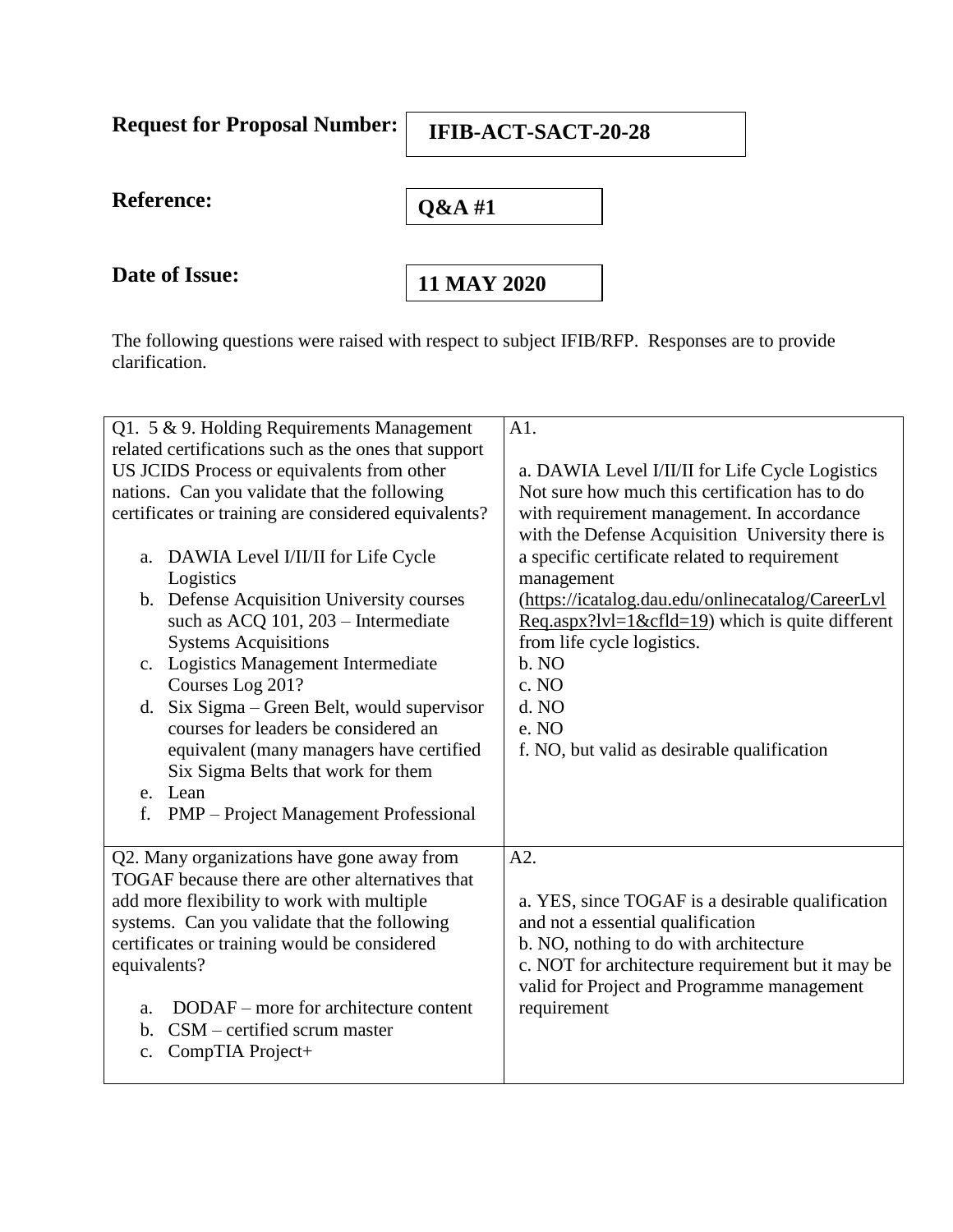| Q3. I have personnel that are university instructors                                                                                           | A3.                                                                                                                                                |
|------------------------------------------------------------------------------------------------------------------------------------------------|----------------------------------------------------------------------------------------------------------------------------------------------------|
| with teaching Business and Acquisitions with                                                                                                   |                                                                                                                                                    |
| Operational Research techniques, will instructional                                                                                            | First question: YES.                                                                                                                               |
| time be authorized to count into the years of                                                                                                  | Second question: I need clarifications. What does                                                                                                  |
| experience. Additionally, Risk Management with                                                                                                 | exactly mean "is the daily application"? In what                                                                                                   |
| operations, courses of action, and hypothesis                                                                                                  | context? Military Operations or Capability                                                                                                         |
| testing is the daily application. Will time with                                                                                               | Development?                                                                                                                                       |
| Risk Management be considered as time with                                                                                                     |                                                                                                                                                    |
| demonstrable experience?                                                                                                                       |                                                                                                                                                    |
| Q4. In regards to the referenced solicitation;                                                                                                 | A4. No. HQ SACT is seeking qualified and                                                                                                           |
| would highly qualified and experienced                                                                                                         | certified SENIOR requirements managers.                                                                                                            |
| individuals who do not meet the qualification of                                                                                               |                                                                                                                                                    |
| having a "Requirements Manager related                                                                                                         |                                                                                                                                                    |
| certification" be considered if a plan was in place                                                                                            |                                                                                                                                                    |
| to obtain the certification within a specified period                                                                                          |                                                                                                                                                    |
| after award (i.e. 6-8 months)?                                                                                                                 |                                                                                                                                                    |
|                                                                                                                                                |                                                                                                                                                    |
| Q5. Referencing the below three sections from the<br>IFIB, will HQ SACT please clarify what is meant<br>by partial bidding and partial awards? | A5. HQ SACT is seeking the three candidates that<br>represent the best value to NATO. These three<br>candidates may come from one company or three |
| Bidding Instructions Para 1 (General):<br>$\bullet$                                                                                            | separate companies. If a company only had one                                                                                                      |
| "Partial bidding is allowed."                                                                                                                  | highly qualified candidate, bidding for one                                                                                                        |
| Bidding Instructions Para 17 (Award):<br>$\bullet$                                                                                             | position only is acceptable.                                                                                                                       |
| "Partial awards are authorized."                                                                                                               |                                                                                                                                                    |
| SOW Para 6 (Partial Bidding): "Partial                                                                                                         |                                                                                                                                                    |
| $\bullet$<br>bidding is allowed per individual labour                                                                                          |                                                                                                                                                    |
| categories independent of location."                                                                                                           |                                                                                                                                                    |
|                                                                                                                                                |                                                                                                                                                    |
| Q6. Referencing Bidding Instructions Para 11                                                                                                   | A6. There are no size restrictions, but larger files                                                                                               |
| (Content of Proposal), are there any size                                                                                                      | may need to be sent separately in order to be                                                                                                      |
| restrictions on the electronic submission, either                                                                                              | accepted by the system. HQ SACT will confirm                                                                                                       |
| with the e-mail and/or file size?                                                                                                              | receipt of all submissions. It is ultimately to                                                                                                    |
|                                                                                                                                                | company's responsibility to confirm receipt                                                                                                        |
|                                                                                                                                                | therefore it is strongly recommended that a follow                                                                                                 |
|                                                                                                                                                | up is considered if acknowledgement is not                                                                                                         |
|                                                                                                                                                | received within 24 business hours. Late proposals                                                                                                  |
|                                                                                                                                                | due to automated rejection of the initial                                                                                                          |
|                                                                                                                                                | submission will not be considered.                                                                                                                 |
|                                                                                                                                                |                                                                                                                                                    |
|                                                                                                                                                | Contractors are encouraged to submit proposals                                                                                                     |
|                                                                                                                                                | early enough to allow for confirmation of receipt                                                                                                  |
|                                                                                                                                                | and adjustments as necessary.                                                                                                                      |
|                                                                                                                                                |                                                                                                                                                    |
| Q7. Referencing SOW Para 7 (Labour Categories),                                                                                                | A7. No. HQ SACT is seeking qualified and                                                                                                           |
| it states within the second bullet of the mandatory                                                                                            | certified SENIOR requirements managers.                                                                                                            |
| qualification, "One or more Requirements                                                                                                       |                                                                                                                                                    |